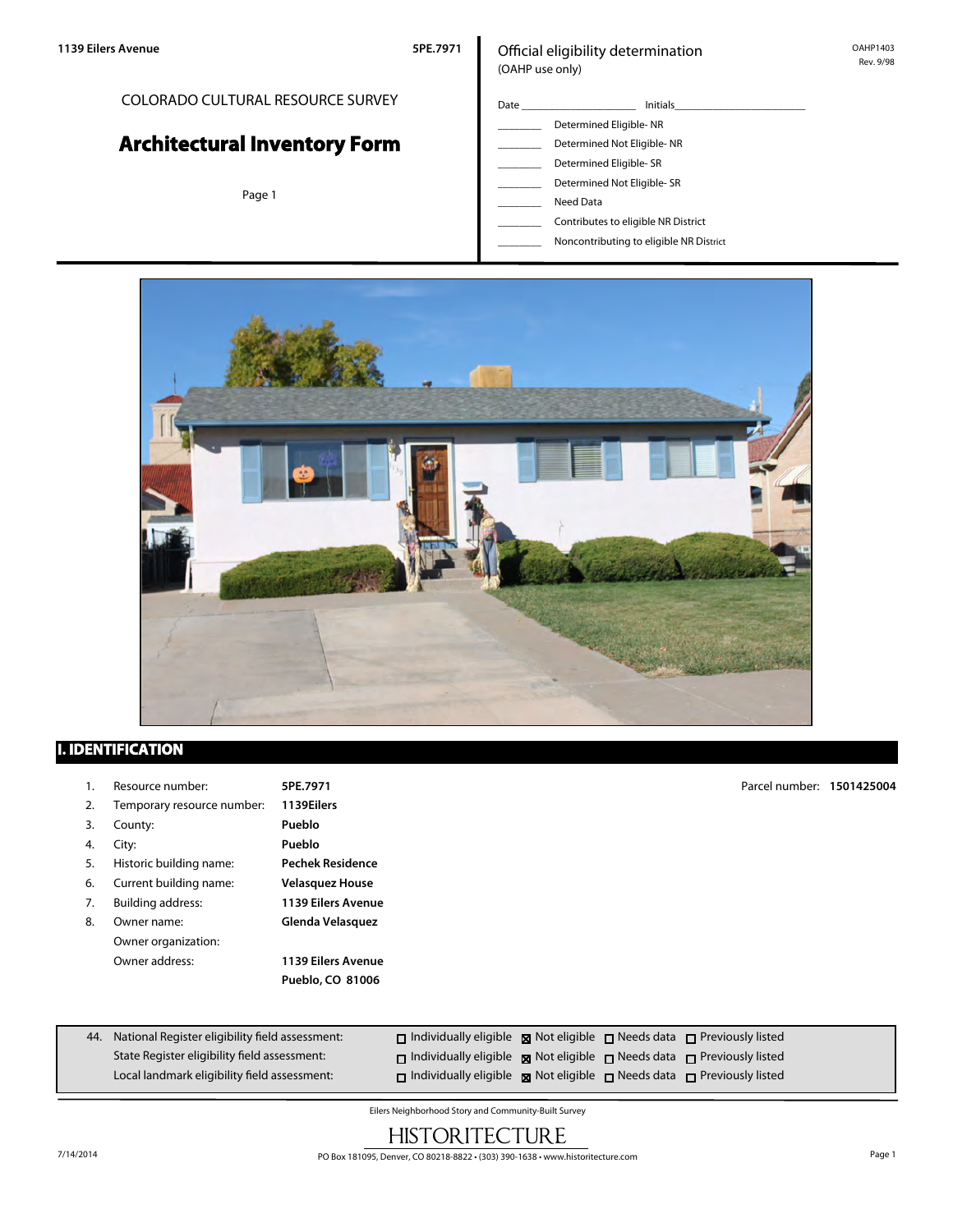Page 2

#### **II. GEOGRAPHIC INFORMATION**

- 9. P.M.: **6th** Township: **21S** Range: **65W SW** 1/4 **NE** 1/4 **SE** 1/4 **SE** 1/4 of section **1**
- 10. UTM Reference Zone: **13** Easting: **534294** Northing: **4233242**
- 11. USGS quad name: **Southeast Pueblo** Scale: **7.5** Year: **1994**
- 12. Lot(s): **Lots 7 and 8** Addition: **Cyril Zupan** Year of addition: **1943**
- 13. Boundary description and justification: **The boundary, as described above, contains but does not exceed the land historically associated with the property.**

Metes and bounds exist

#### **III. ARCHITECTURAL DESCRIPTION**

- 14. Building Plan (footprint, shape): **Rectangular Plan** Other building plan descriptions:
- 15. Dimensions in feet: **912 square feet**
- 16: Number of stories: **One**
- 17: Primary external wall material(s): **Stucco**

Other wall materials:

- 18: Roof configuration: **Gabled Roof/Side Gabled Roof** Other roof configuration:
- 19: Primary external roof material: **Asphalt Roof/Composition Roof** Other roof materials:
- 20: Special features: **None Applicable**
- 21: General architectural description:

**Oriented to the east, this one-story Ranch home features a rectangular plan. The home is faced in stucco painted cream. All of the wooden trim is painted light blue. The side-gabled roof has slightly overhanging eaves and is covered in asphalt composition shingles.**

**The primary entry is nearly centered on the façade. The front door is reached via four concrete steps. The interior door is stained wood with multiple panels and a rectangular fixed lite in its upper portion. The storm door is glass. Basic decorative metal work railings surround the front stoop and flank the stairs. Immediately north of the front door is a metal mailbox painted cream and light blue. There are two rectangular, horizontally oriented, aluminum, slider windows on the portion of the façade between the mailbox and the northeast corner of the house. Both of these windows are located under the slightly overhanging eaves, on the upper portion of the home's façade. The house number, "1139," appears south of the front door beneath a basic porch light, with gold accents. Centered on the southern portion of the façade, is a tripartite picture window. All of these windows on the main story of the façade have non-operative (likely wooden or vinyl) shutters, painted light blue. A**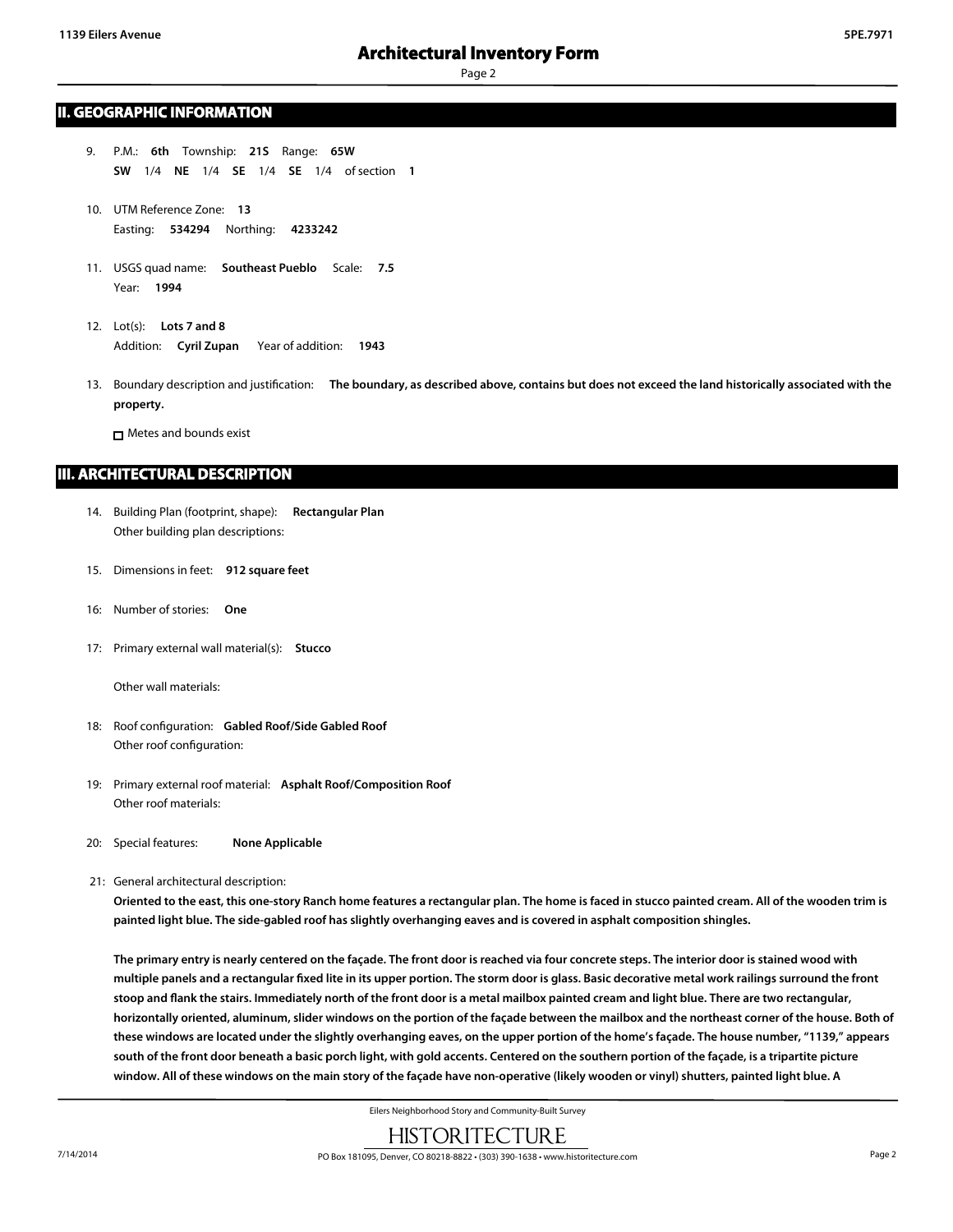Page 3

**drainpipe runs from the gutters toward the foundation at the southeast corner of the house. Juniper bushes obscure the view of the foundation. However, the corner of at least one basement-level window is visible on the northern portion of the house.**

**The north elevation of the home features two rectangular, horizontally oriented, two-lite windows along the foundation. The utility meter appears between these two openings. In the gable peak is a rectangular, louvered vent that is painted light blue. At the northwest corner of the house, the side elevation of a west-facing lean-to storage area is visible. This (possible) addition to the home appears to be constructed of fiberboard panels and is painted cream. The lean-to has a gradually sloping shed roof. Two drainpipes, one at the northeast corner of the house and the other at the intersection of the home with the lean-to, appear on this side of the building.**

**The south elevation does not feature any window openings. Matching the north side, there is a rectangular, louvered vent in the gable peak. A drainpipe runs from the gutter toward and foundation and away from the home at its southwest corner.**

**The west (rear) elevation of the home features a secondary entry and four window openings. The back door is located at the southwest corner of the house and is reached via three concrete steps. The interior door appears to be wooden, painted light blue, and features a large fixed-pane lite** in its upper portion. The storm door is cream colored (likely wood) with a kickplate at the bottom and a large fixed pane opening in the center. All **of the rear windows are located underneath a nearly flat-roofed porch extension. The porch supports are basic wooden posts with the northwest corner of the porch roof resting on, and forming the roof for, the lean-to storage area. All of the windows on the main level of the home are rectangular, horizontally oriented, aluminum sliders. The center window is slightly smaller than the other two. There also is a window along the foundation; this opening appears to match the basement-level windows on the north elevation. The storage area is open to the elements and did not appear to have a door. A swamp cooler sits along the roof's ridgeline.**

22. Architectural style:

Other architectural style: Building type: **Ranch Type**

23. Landscape or special setting features:

**The property at 1139 Eilers Avenue has a concrete sidewalk that leads to a paved walk to the house's front door. It is adjacent to a large, paved driveway/parking area that leads up to the home on the southern property line. A paved walk leads around the south side of the home, and the front yard is well-manicured grass. Trimmed evergreen bushes flank the front steps. The rear yard contains well-manicured grass.**

24. Associated building, features or objects:

#### **Shed**

**This small, rectangular, front-gabled accessory building is located in the backyard near the northwest corner of the lot. The metal building is white. Neither the façade nor the north elevation is visible from the public right-of-way.**

#### **IV. ARCHITECTURAL HISTORY**

- 25. Date of Construction: **1977** Source of Information: **Pueblo County Assessor (online) Ex** Actual □ Estimate
- 26. Architect: **Unknown** Source of Information:
- 27. Builder: **Davy Pechek** Source of Information: **Ray Krasovic**
- 28. Original Owner: **Davy Pechek** Source of Information: **Pueblo County Assessor (online).**
- 29. Construction history: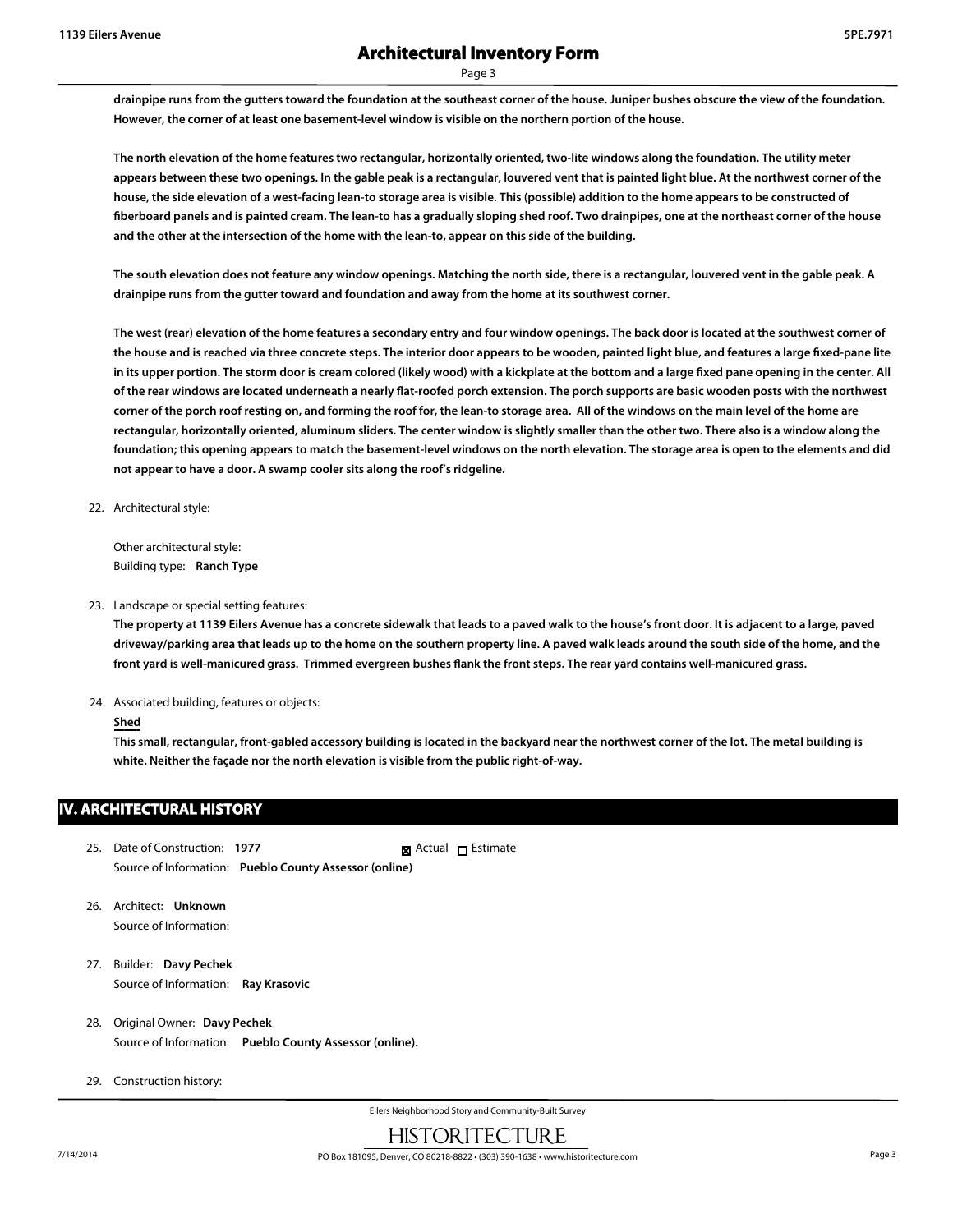Page 4

**According to Ray Krasovic, a neighbor, the lot remained empty for several years; this house was one of last constructed in the neighborhood. Davy Pechek built the house, and Wayne and Lori Pechek and their children originally lived in the residence.**

30. Location: **Original Location** Date of move(s):

#### **V. HISTORICAL ASSOCIATIONS**

- 31. Original use(s): **Domestic/Single Dwelling**
- 32. Intermediate uses(s): **Domestic/Single Dwelling**
- 33. Current uses(s): **Domestic/Single Dwelling**
- 34. Site type(s): **Single-family domestic residence**
- 35. Historical background:

**David Pechek built this house in 1977, and it was the last house to be constructed in the Zupan Subdivision, which dates to 1943. David sold the house to his brother and sister-in-law, Wayne and Lori Pechek, in 1985. The Pecheks sold the home to Paul and Glenda Velasquez in 1995. Glenda Velasquez is the current owner of this house.**

Wayne Pecheck (listed as a handyman in the 1986 city directory) is the son of Bobby Pecheck, who hailed from a family of fifteen and grew up at **1129 Egan Avenue, in Bojon Town. All of the Pechek brothers served in World War II; Frank ("Inky") Pechek survived the Bataan Death March and is buried at Arlington National Cemetery. The Pechek boys were active in Pueblo sports, especially baseball. Bobby was the bat boy for the Walter's Brewers team in the early 1940s. Three generations of the Pechek family pursued big league dreams: Bobby played in the St. Louis Browns organization; his son Wayne spent six seasons in the minor leagues with the San Francisco Giants and Los Angeles Angels; and Wayne's son Tony was drafted by the Milwaukee Brewers in 2009. Five members of the Pechek family are honored in the Greater Pueblo Sports Hall of Fame. Wayne and Lori Pechek have three children: Tony, Tyson, and Taneisha.**

**The current owner, Glenda Velasquez, remembers the initial adjustment to being the only Hispanic family on the block, which was overwhelmingly Slovenian. The neighborhood welcomed the family, helping Glenda raise her children, especially after her divorce. Glenda jokes she and her family became so close to their Slovenian neighbors that the neighbors soon referred to them as "Valasquviches." She says the family feels safe in the neighborhood, knowing everyone is only a phone call away if she ever needs help.**

36. Sources of information:

**"Architectural Memoir Workshop." Eilers' Place (326 East Mesa Avenue). 14 September 2013. Krasovic, Ray and Josephine. Personal Interview. 4 April 2012. Pechek, Wayne. Personal Interview. 22 January 2014.**

#### **VI. SIGNIFICANCE**

- 37. Local landmark designation:  $\Box$  Yes  $\boxtimes$  No Designation authority: Date of designation:
- 38. Applicable National Register criteria:
	- $\boxtimes$  A. Associated with events that have made a significant contribution to the broad patterns of our history.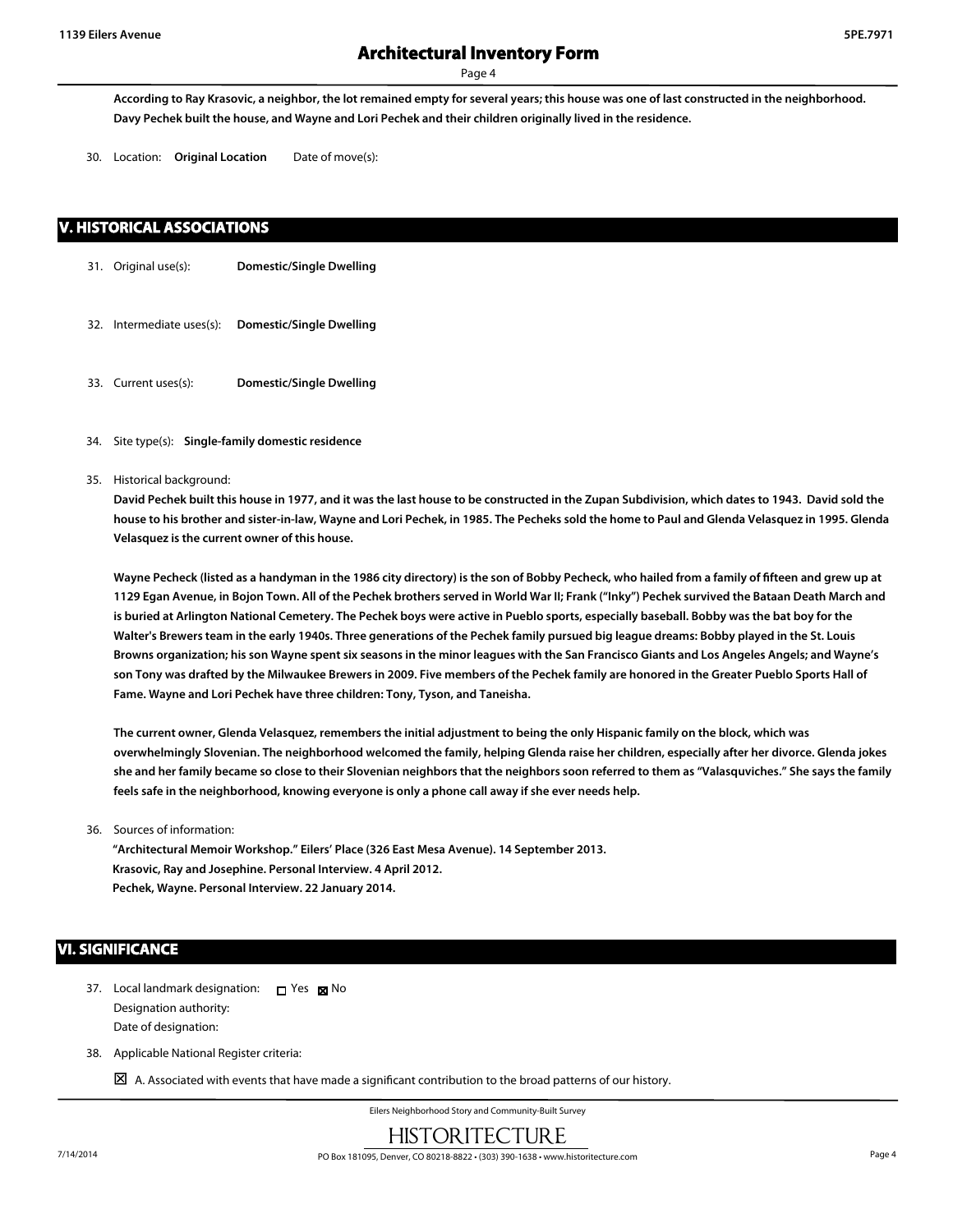Page 5

- $\square$  B. Associated with the lives of persons significant in our past.
- $\boxtimes$  C. Embodies the distinctive characteristics of a type, period, or method of construction, or that represent the work of a master, or that possess high artistic values, or that represent a significant and distinguishable entity whose components may lack individual distinction.
- $\square$  D. Has yielded, or may be likely to yield, information important in prehistory or history.
- $\square$  Qualifies under Criteria Considerations A through G (see manual).
- $\square$  Does not meet any of the above National Register criteria.

Applicable Colorado State Register criteria:

- $\boxtimes$  A. Associated with events that have made a significant contribution to history.
- $\Box$  B. Connected with persons significant in history.
- $\boxtimes\,$  C. Has distinctive characteristics of a type, period, method of construction or artisan.
- $\square$  D. Is of geographic importance.
- $\square$  E. Contains the possibility of important discoveries related to prehistory or history.
- $\square$  Does not meet any of the above Colorado State Register criteria.

Applicable City of Pueblo landmark criteria:

- $\Box$  1a. History: Have direct association with the historical development of the city, state, or nation; or
- $\Box$  1b. History: Be the site of a significant historic event; or
- $\Sigma$  1c. History: Have direct and substantial association with a person or group of persons who had influence on society.
- $\Sigma$  2a. Architecture: Embody distinguishing characteristics of an architectural style or type; or
- $\square$  2b. Architecture: Be a significant example of the work of a recognized architect or master builder, or
- $\Box$  2c. Architecture: Contain elements of architectural design, engineering, materials, craftsmanship, or artistic merit which represent a significant or influential innovation;
- $\Box$  2d. Architecture: Portray the environment of a group of people or physical development of an area of the city in an era of history characterized by a distinctive architectural style.
- $\Box$  3a. Geography: Have a prominent location or be an established, familiar, and orienting visual feature of the contemporary city, or
- $\Box$  3b. Geography: Promote understanding and appreciation of Pueblo's environment by means of distinctive physical characteristics or rarity; or
- $\square$  3c. Geography: Make a special contribution to Pueblo's distinctive character.
- $\square$  Does not meet any of the above City of Pueblo landmark criteria.

#### 39. Areas of significance: **Architecture Ethnic Heritage/European**

- 40. Period(s) of Significance: **1977; 1977-1995**
- 41. Level of Significance: □ National □ State 図 Local □ Not Applicable
- 42. Statement of Significance: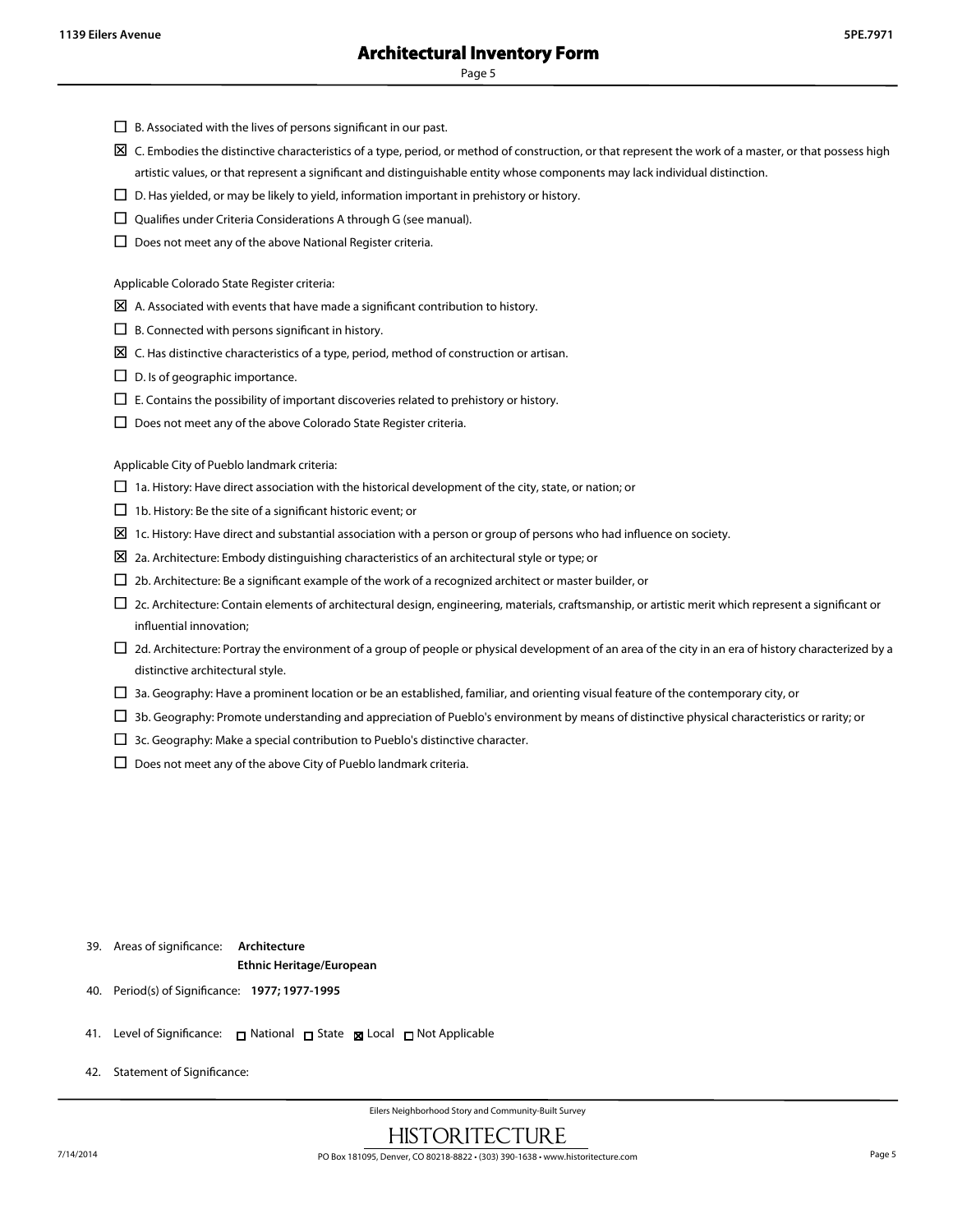Page 6

**This home is associated with the Pechek and Velasquez families. The large Slovenian Pechek clan were well-known in Bojon Town; original owner and builder of the home, David, and his brother, Wayne, are both sons of Bobby Pechek. Paul and Glenda Velasquez purchased the home in 1995 and she remains the owner. This house exhibits some character-defining of later Ranch homes: rectangular plan, small windows with non-operable shutters on the upper portion of the façade, and decorative ironwork for porch rails. This property does not possess sufficient significance to be considered individually eligible for listing on the National Register of Historic Places, the Colorado State Register of Historic Properties, or as a Pueblo Landmark.**

43. Assessment of historic physical integrity related to significance:

**This home exhibits a high level of physical integrity relative to the seven aspects of integrity as defined by the National Park Service and the Colorado Historical Society: location, setting, design, materials, workmanship, feeling, and association. An oral history interview with former owner Wayne Pechek and informal conversation with current owner Glenda Velasquez yielded no mention of changes to the property. This building retains sufficient physical integrity to convey its significance.**

#### **VII. NATIONAL REGISTER ELIGIBILITY ASSESSMENT**

| 44. National Register eligibility field assessment: | $\Box$ Individually eligible $\boxtimes$ Not eligible $\Box$ Needs data $\Box$ Previously listed |  |  |
|-----------------------------------------------------|--------------------------------------------------------------------------------------------------|--|--|
| State Register eligibility field assessment:        | $\Box$ Individually eligible $\boxtimes$ Not eligible $\Box$ Needs data $\Box$ Previously listed |  |  |
| Local landmark eligibility field assessment:        | $\Box$ Individually eligible $\boxtimes$ Not eligible $\Box$ Needs data $\Box$ Previously listed |  |  |

45. Is there National Register district potential:  $\blacksquare$  Yes  $\blacksquare$  No  $\blacksquare$  Needs Data

Discuss: **The Eilers Neighborhood Story and Community-Built Survey project identified an eligible National Register Historic District that includes the Cyril Zupan subdivision and the Diocese of Pueblo property (St. Mary's Church, St. Mary's School, and associated buildings) to its west. This area is important for its association with Catholic priest Father Cyril Zupan, Ethnic history (Slovenian), Community Planning and Development, and Architecture. The period of significance for the district is 1921–1964.**

If there is National Register district potential, is this building contributing:  $\Box$  Yes  $\Box$  No  $\Box$  N/A

46. If the building is in existing National Register district, is it contributing:  $\square$  Yes  $\square$  No  $\square$  N/A

#### **VIII. RECORDING INFORMATION**

| 47. | Digital photograph file name(s):<br>Digital photographs filed at: | eilersave1139 - 1.tif through eilersave1139 - 4.tif<br>Robert Hoag Rawlings Public Library |
|-----|-------------------------------------------------------------------|--------------------------------------------------------------------------------------------|
|     |                                                                   | 100 E. Abriendo Avenue                                                                     |
|     |                                                                   | Pueblo, CO 81004-4290                                                                      |
| 48. | Report title:                                                     | Eilers Neighborhood Story and Community-Built Survey                                       |
| 49. | Date(s):                                                          | 10/22/2013                                                                                 |
| 50: | Recorder(s):                                                      | <b>Mary Therese Anstey</b>                                                                 |
| 51: | Organization:                                                     | Historitecture, LLC                                                                        |
| 52: | Address:                                                          | PO Box 181095                                                                              |
|     |                                                                   | Denver, CO 80218-8822                                                                      |
| 53: | Phone number(s):                                                  | 303-390-1638                                                                               |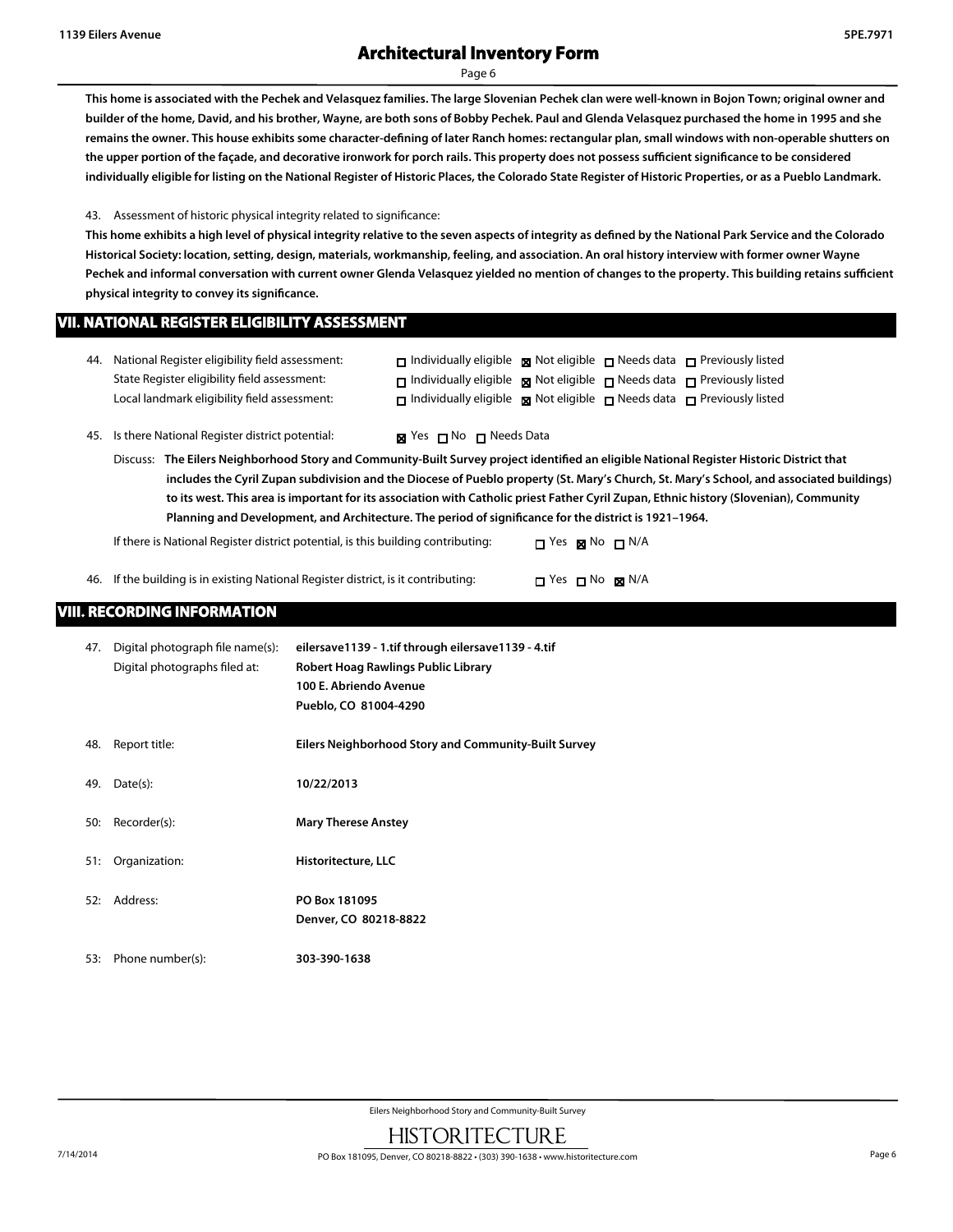Page 7

## **SKETCH MAP**